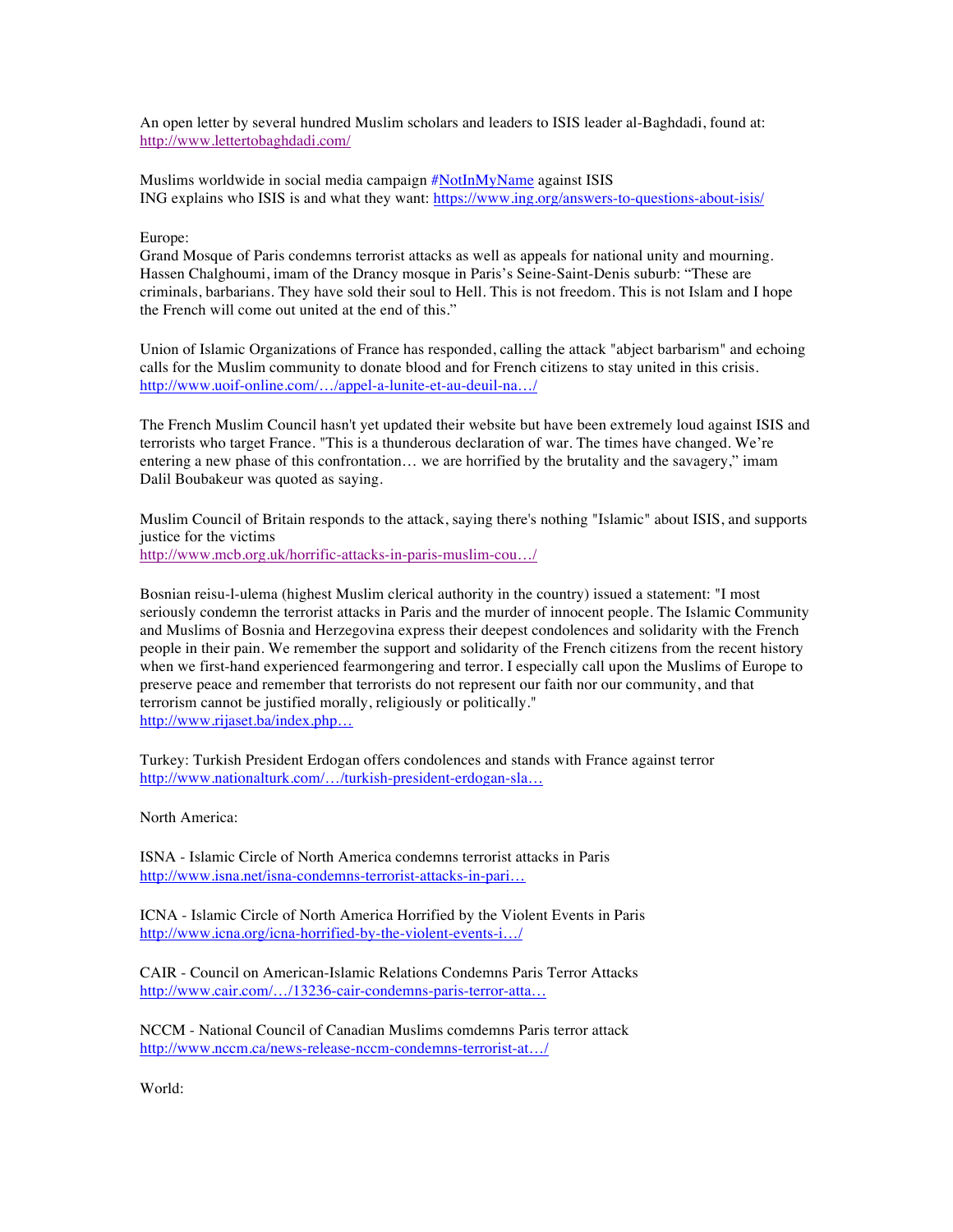## Pakistani leaders from all parties condemn attacks http://www.dawn.com/…/at-least-128-dead-in-paris-terror-att…

Saudi Arabia: The "heinous" Paris attacks are a violation of all religions and underline the need to intensify efforts against "terrorism," Saudi Arabia's foreign minister said Saturday. "I wanted to express our condolences to the government and people of France for the heinous terrorist attacks that took place yesterday which are in violation and contravention of all ethics, morals and religions," Adel al-Jubeir told reporters in Vienna. "The kingdom of Saudi Arabia has long called for more intensified international efforts to combat the scourge of terrorism in all its forms and shapes," he said. http://economictimes.indiatimes.com/…/articles…/49779898.cms

Iran: All Iranian political parties have issued condemnations of the attack as well as attacks in Beirut and Baghdad. Iranian president Hassan Rouhani has sent a message to French President Francois Hollande condemning the terror attacks in Paris. The state-run IRNA news agency quoted Rouhani as saying Saturday that Iran "itself has been a victim of the scourge of terrorism" and the fight against terrorism must go on. Rouhani also canceled visits to France and Italy, due in a few days. The Vice President sent a message to the French Premier expressing sympathy for the victims and praying for France's prosperity. http://www.irna.ir/en/News/81838283/

Egypt: Egyptian President Abdel-Fattah el-Sissi has condemned the Paris attacks and is conveying condolences to the victims. A statement from his office on Saturday called for "concerted international efforts" to combat "the scourge of terrorism, which aims to destabilize security and stability in various parts of the world, without distinction." The head of Sunni Islam's leading seat of learning, Cairo's Al-Azhar, on Saturday condemned "hateful" attacks in Paris that killed more than 120 people and urged global unity against extremism. "We denounce this hateful incident," Ahmed al-Tayyeb told a conference in comments broadcast by Egyptian state television. "The time has come for the world to unite to confront this monster." "Such acts are contrary to all religious, humanitarian and civilised principles," Tayyeb said at the opening of the conference in the southern city of Luxor focused on combating "extremist thought".

Indonesia: Indonesia's President strongly condemned terrorism and called for the upcoming G-20 summit to address this together. "I express deep sorrow for the victims of terrorism and violence in Paris, and also to the government and the people of France," President Jokowi remarked. In the condolences conveyed by Jokowi shortly before his departure to Turkey, the president stated that terrorism, for any reason and in any form, cannot be tolerated. "The government and people of Indonesia strongly condemned the violence and atrocities that occurred in Paris on Friday," the Head of State reiterated. http://www.antaranews.com/…/indonesia-condemns-paris-attacks

Maldives: Message from the President "The Maldives strongly condemns these cowardly acts of terror perpetuated against innocent people. We stand firm in our commitment to supporting shared human values, and will continue to work closely with France and the international community as a whole in eliminating the scourge of terrorism."

http://www.presidencymaldives.gov.mv/Index.aspx…

UAE: "The terrorist outrage in Paris proves that much more must be done to combat extremism and terrorism by all of us. None is immune," the Minister for Foreign Affairs posted on Twitter http://gulfnews.com/…/…/paris-attacks-world-reacts-1.1619636

Iraq: Iraqi Prime Minister Haider Al Abadi on Saturday condemned gun and bomb attacks in Paris, saying they showed the need for action against militants worldwide. "We condemn and deplore the terrorist attacks in Paris, which emphasise that fighting terrorism calls for international efforts to eliminate it in all countries," Abadi said in a statement.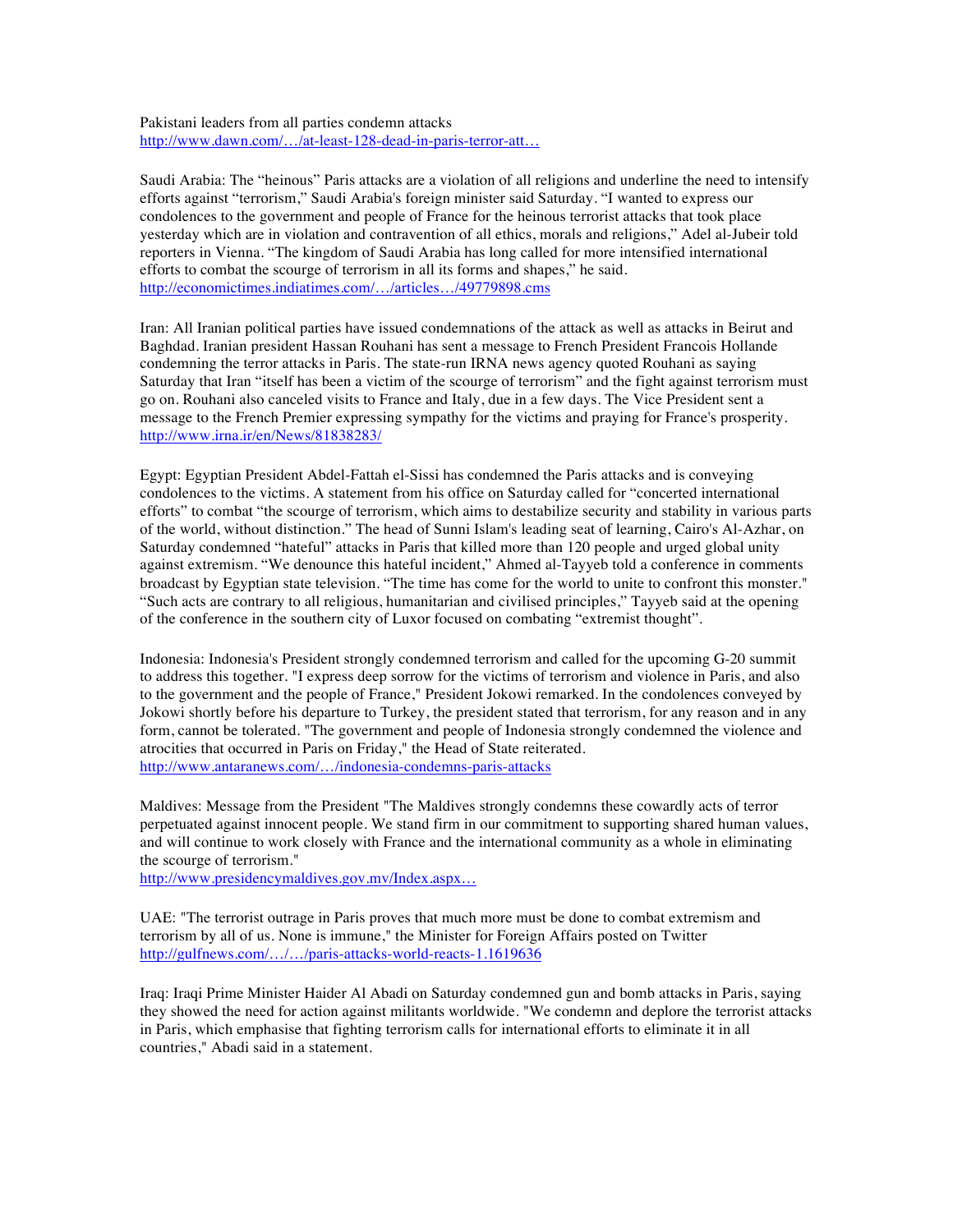OIC - Organization of Islamic Cooperation condemns Paris attacks "in strictest possible terms" and offers condolences and support to victims http://www.oic-oci.org/oicv2/topic/…

Hezbollah Secretary General Sayyed Hassan Nasrallah: 'The Actions of Takfiri groups like Al Qaeda and the Islamic State offended Prophet Muhammad more than the Charlie Hebdo cartoons mocking him' http://www.dailystar.com.lb/…/283552-takfiri-groups-offende…

100 Sunni And Shiite U.K. Imams: The Islamic State Is An "Illegitimate, Vicious Group." http://www.beliefnet.com/…/think-muslims-havent-condemned-i…#

2 leading Imams in Great Britain released a video denouncing ISIS: http://www.patheos.com/…/themuslims-who-are-condemning-is…/

7 Questions to Ask Before Asking if Muslims Condemn Terrorism, Hind Makki http://www.patheos.com/…/7-questions-to-ask-before-asking…/…, 7 reasons Muslims are not silent about ISIS, Sam Rocha http://www.patheos.com/…/7-reason-whymuslims-are-not-sile…/

Al Azhar statement http://www.dailystar.com.lb/…/267022-al-azhar-condemns-isis…

Abdulaziz al-Sheikh, Saudi Arabia's top scholar statement http://www.aljazeera.com/…/islamic-state-ourtop-enemy-saud…

American-Arab Anti-Discrimination Committee (ADC) Statement on Syria Crisis http://theamericanmuslim.org/…/american-arab-anti-discrimin…

American Muslim Joint Statement On Crisis In Iraq and ISIS http://theamericanmuslim.org/…/americanmuslim-joint-statem…

American Muslim Leaders: ISIS Are Not Muslims, They're Criminals http://washington.cbslocal.com/…/washington-area-muslim-gr…/

Arab League condemns ISIS and calls on formation of national unity government in Iraq https://www.middleeastmonitor.com/…/12153-arab-league-conde… & http://english.alarabiya.net/…/U-Sweighs-options-to-evacua…

Are Returning ISIS Fighters a Threat to the U.S.?, Rabia Chaudry http://www.patheos.com/…/arereturning-isis-fighters-a-thr…/

The black and white (and blood-red) roots of ISIS, Hasan Azad http://religiondispatches.org/the-black-andwhite-and-bloo…/

British Imams and Interfaith Leaders Stand United Against Violence in Iraq http://imamsonline.com/…/british-imams-stand-united-agains…/

CAIR Condemns ISIS Violence and Rejects Calls to Join Extremists Fighting Abroad http://www.cairmichigan.org/…/cair\_condemns\_isis\_violence\_a…

CAIR Condemns Killing of Journalist Steven Sotloff by 'Anti-Islamic' Terror Group ISIS http://www.cair.com/…/12637-cair-condemns-killing-of-journa…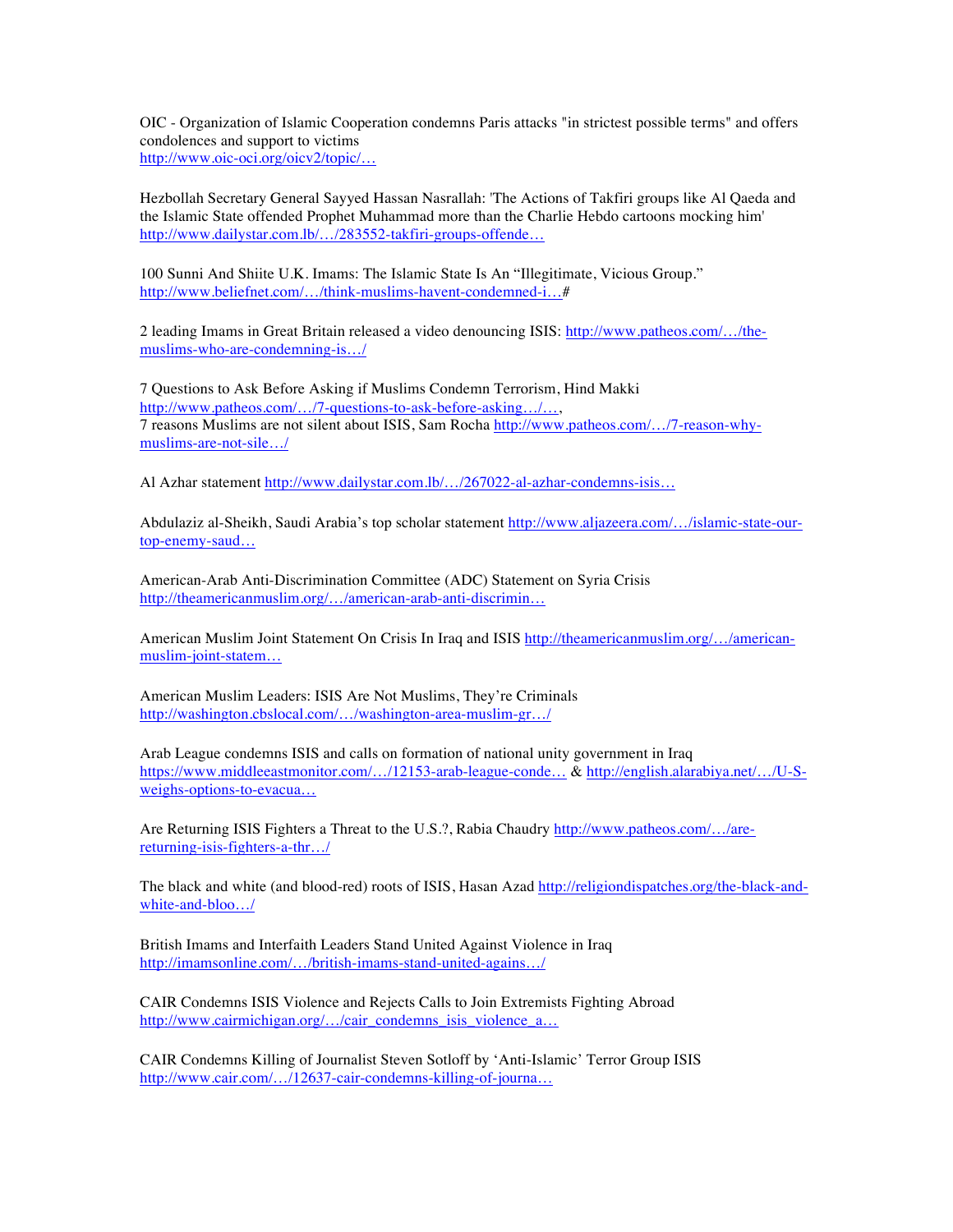The 'Caliphate' of al-Baghdadi – Announcement from Syrian Scholars http://theamericanmuslim.org/…/the-caliphate-of-al-baghdadi…

Conclusive scholarly opinions condemning ISIS http://www.islam21c.com/…/conclusive-scholarlyopinions-on…/

The demand that more Muslims 'must condemn ISIS' is racist and ridiculous, Sunny Hundal http://liberalconspiracy.org/…/the-demand-that-more-muslim…/

Egyptian Media, American Media and the murder of James Foley, Abdallah Schleifer http://theamericanmuslim.org/…/egyptian-media-ameri…/0020277

French Muslim leaders denounce ISIS brutality http://english.alarabiya.net/…/French-Muslim-leadersdenoun…

Grand Mufti, Saudi's Top Islamic Leader: Islamic State And Al-Qaeda Are 'Enemy Number One Of Islam' http://www.huffingtonpost.com/…/saudi-arabia-grand-mufti-is…

Indonesian Muslim leaders condemn ISIS http://www.breitbart.com/…/Indonesian-Muslim-Leaders-Condem…

The International Union of Muslim Scholars (IUMS) condemns the forced expulsion of the Christians of Iraq http://news.yahoo.com/islamic-scholars-condemn-expulsion-ir…

Is ISIS the new global menace?, Dr. Abdul Cader Asmal http://theamericanmuslim.org/…/is-isis-the-newglob…/0020278

ISIS and the Taliban: Writing on the wall for Afghanistan, Eric Walberg http://theamericanmuslim.org/…/isis-and-the-taliban-writing…

ISIS Is Not Just Un-Islamic, It Is Anti-Islamic, Nihad Awad http://time.com/3273873/stop-isis-islam/

ISIS: Khilafa Rising, Rev. Frank Julian Gelli http://theamericanmuslim.org/…/feat…/articles/khilafa-rising

ISNA Condemns ISIS Killing of Journalist Steven Sotloff: Terrorist Group Actions Violate the Teachings of Islam http://www.isna.net/isna-condemns-isis-killing-of-journalis…

Leading UK Muslim Sunni & Shia scholars condemn ISIS http://www.bbc.com/news/uk-28270296 & issue fatwa against ISIS http://www.independent.co.uk/.../isis-terror-threat-leading-b...

Let's Call ISIS "The Un-Islamic State", Arsalan Iftikhar http://www.theislamicmonthly.com/lets-call-isisthe-un-isl…/

Lunacy in the Levant: Deconstructing the ISIS Crisis, Imam Luqman Ahmad http://theamericanmuslim.org/…/lunacy-in-the-levant-deconst…

MPAC: Preventing, Intervening and Ejecting the Ideology of Violent Extremism http://theamericanmuslim.org/…/preventing-interveni…/0020283

Muslim and Christian organizations in India condemn ISIS http://www.dnaindia.com/…/report-muslimand-christian-group…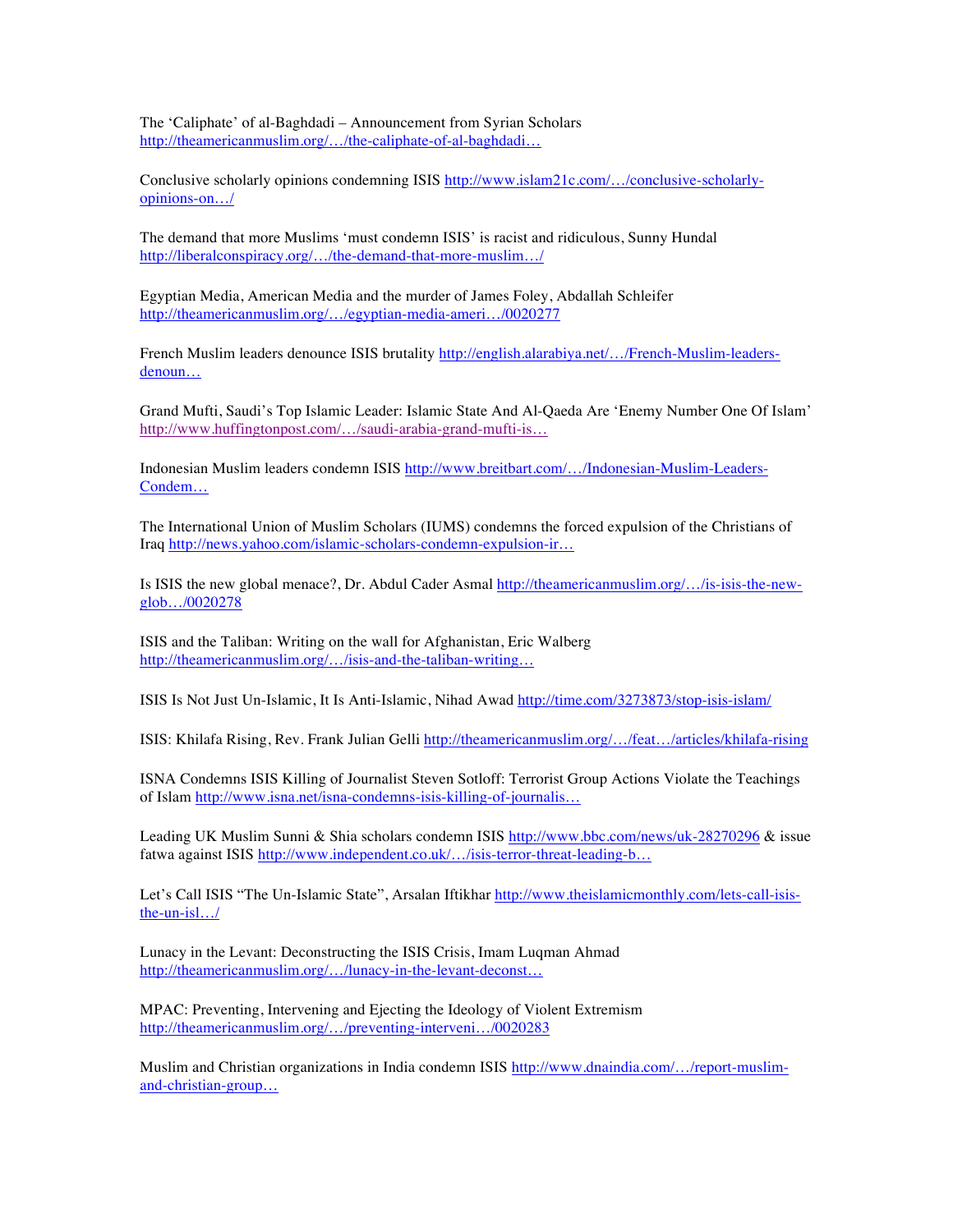Muslim community in Louisville, Kentucky speaks out against ISIS http://www.wave3.com/…/localmuslim-community-speaks-out-ag…

Muslim community in Oklahoma speaks out against ISIS http://islamiccouncilofoklahoma.org/oklahomamuslims-join-…/

Muslim community in Virginia condemns ISIS https://www.adamscenter.org/?p=264 Muslim Council of Great Britain MCB statement http://www.independent.co.uk/…/isis-concern-britishmuslim-…

Muslims condemn ISIS as 'enemies of humanity' at Michigan rally http://www.bizpacreview.com/…/muslims-condemn-isis-as-enemi…

Muslim intellectuals slam ISIS brutality in Iraq http://www.dnaindia.com/…/report-muslim-intellectualsslam-…

Muslim Leaders Have Roundly Denounced Islamic State, But Conservative Media Won't Tell You That http://mediamatters.org/…/muslim-leaders-have-roundl…/200498 Muslim leaders worldwide condemn ISIS http://www.globalresearch.ca/muslim-leadersworldwi…/5397364

Muslim Separatists and The Idea of an "Islamic" State, Amina Wadud http://theamericanmuslim.org/…/muslim-separatists-a…/0020289

Muslims stand against ISIS too, Junaid Jahangir http://www.huffingtonpost.ca/…/muslims-againstisis\_b\_57155…

Muslims who are condemning ISIS http://www.patheos.com/…/the-muslims-who-are-condemning-is…/

Protecting Religious Minorities & Houses of Worship a Duty for Muslims (with TAM article collection), Sheila Musaji http://theamericanmuslim.org/…/protecting\_houses\_of\_worship…

South African Muslim organizations condemn actions of ISIS http://mg.co.za/…/2014-09-10-sa-muslimbodies-condemn-actio…

South African Muslims petition to reject violence in the name of Islam https://www.change.org/p/southafrican-muslims-reject-viole…

Syrian scholars - Official statement from the Hay'at al-Shām al-Islāmiyyah of Syrian scholars on the invalidity of 'Caliphate' of al-Baghdadi and ISIS http://www.islam21c.com/.../the-caliphate-of-albaghdadi-ann…/

TAM collection of Muslim voices against terrorism and extremism http://theamericanmuslim.org/…/muslim\_voices\_against\_extrem…

TAM collection of Fatwas and official statements of Muslim scholars against all forms of extremism and terrorism http://theamericanmuslim.org/…/muslim\_voices\_agains…/0012209

Think Muslims Haven't Condemned ISIS? Think Again, Dr. Hesham Hassaballa http://www.beliefnet.com/…/think-muslims-havent-condemned-i…#